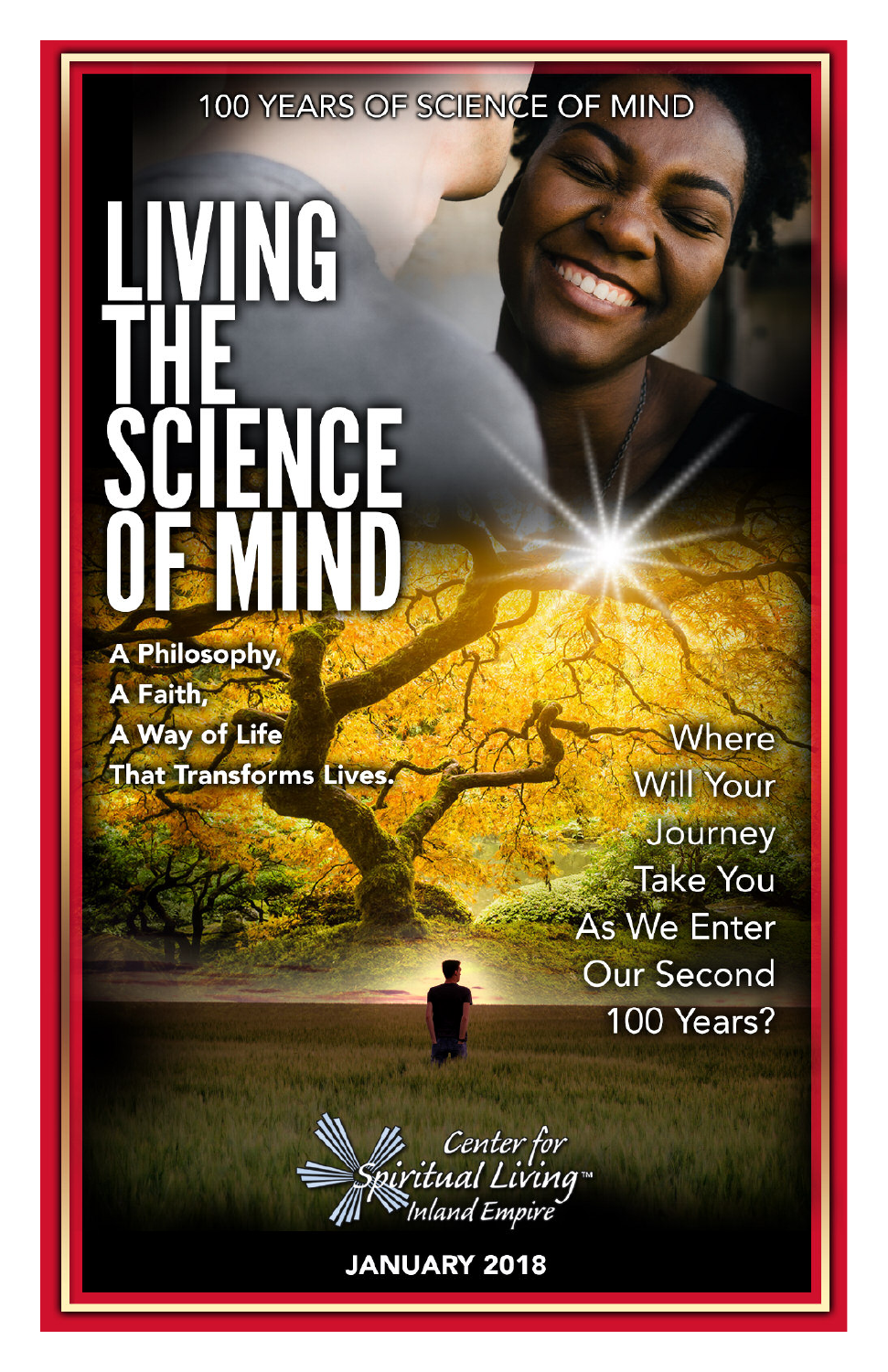Welcome to



# 2017 Values Based Spiritual Living

| "We stand together in a shared commitment and devotion |  |
|--------------------------------------------------------|--|
| to our spiritual principles, practices, and values."   |  |
|                                                        |  |
| On the Patio for Summer under the Misters              |  |
|                                                        |  |

#### **ORDER OF SERVICE**

|--|--|--|

#### Minister's Message & Prayer

Practitioners are available after service to share complimentary prayers.

Remember The Center For Spiritual Living - Inland Empire In Your "Will" Where We Can Continue To Be A Wellspring Of Love For Those Coming Forward.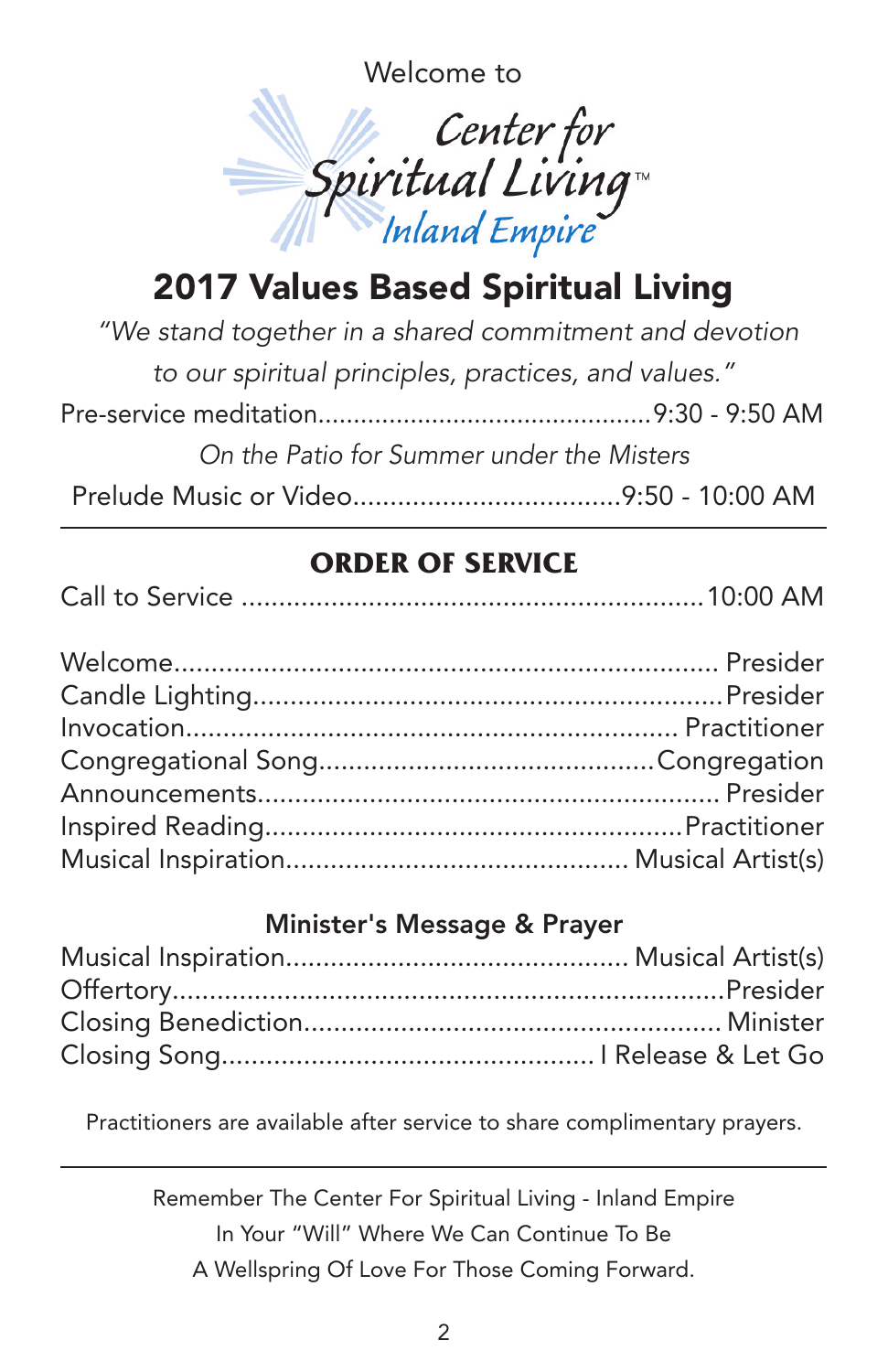# **Sunday Schedule**

## January 7th

| Musical Inspiration CSLIE Voice of Inspiration Choir & Rob Reynolds |  |
|---------------------------------------------------------------------|--|

# January 14th

# January 21st

# January 28th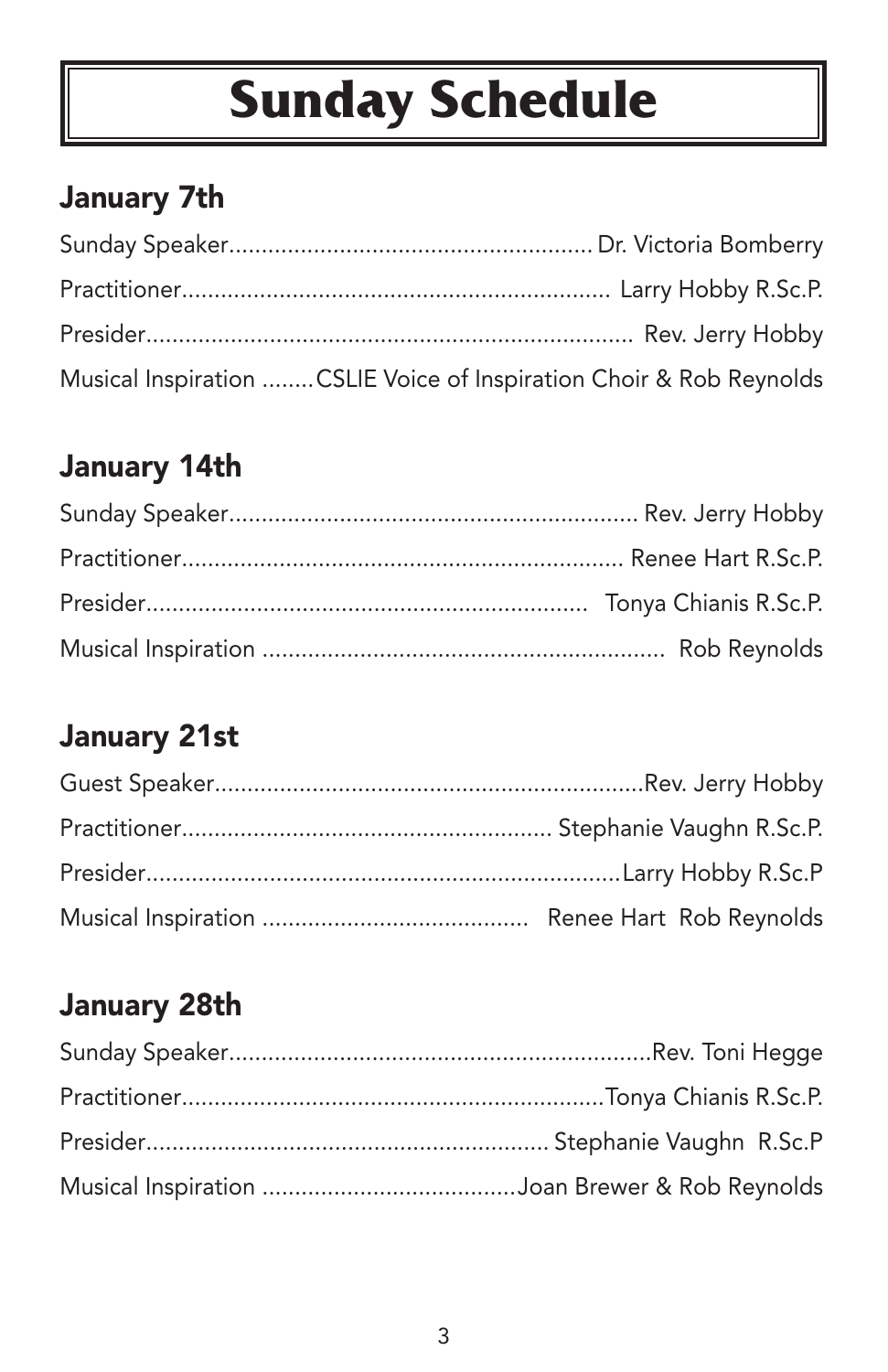# **Classes**

Tuesday Afternoon ............................................................ 3:00pm Art Classes with Darlene Douthit

Wednesday Mornings......................................................... 8:00am

Meditations with Renee Hart- Vaughan R.Sc.P.

Wednesday Mornings....................................................... 10:00am The Wed Group will be discussing parts of the book "Courage to be Creative" by Doreen Virtue Facilitated by Judy Podskalan

Wednesday Afternoon....................................................... 3:00pm

Urban Gardner Center For Spiritual Living Inland Empire Garden Project Join Us in the inner yard and assist with the beautification of our grounds.

# **OFFERTORY BLESSING**

*Divine Love, as me, blesses and multiplies all that I am, all that I have, and all that I circulate. We give thanks that this center continues to be a place of Peace, a tower of Strength, a fountain of Wisdom and a wellspring of Love.*

Your generosity is greatly appreciated. When you are on vacation you can send your tithes and gifts in through our website at cslinlandempire.org. *Thank You Again!*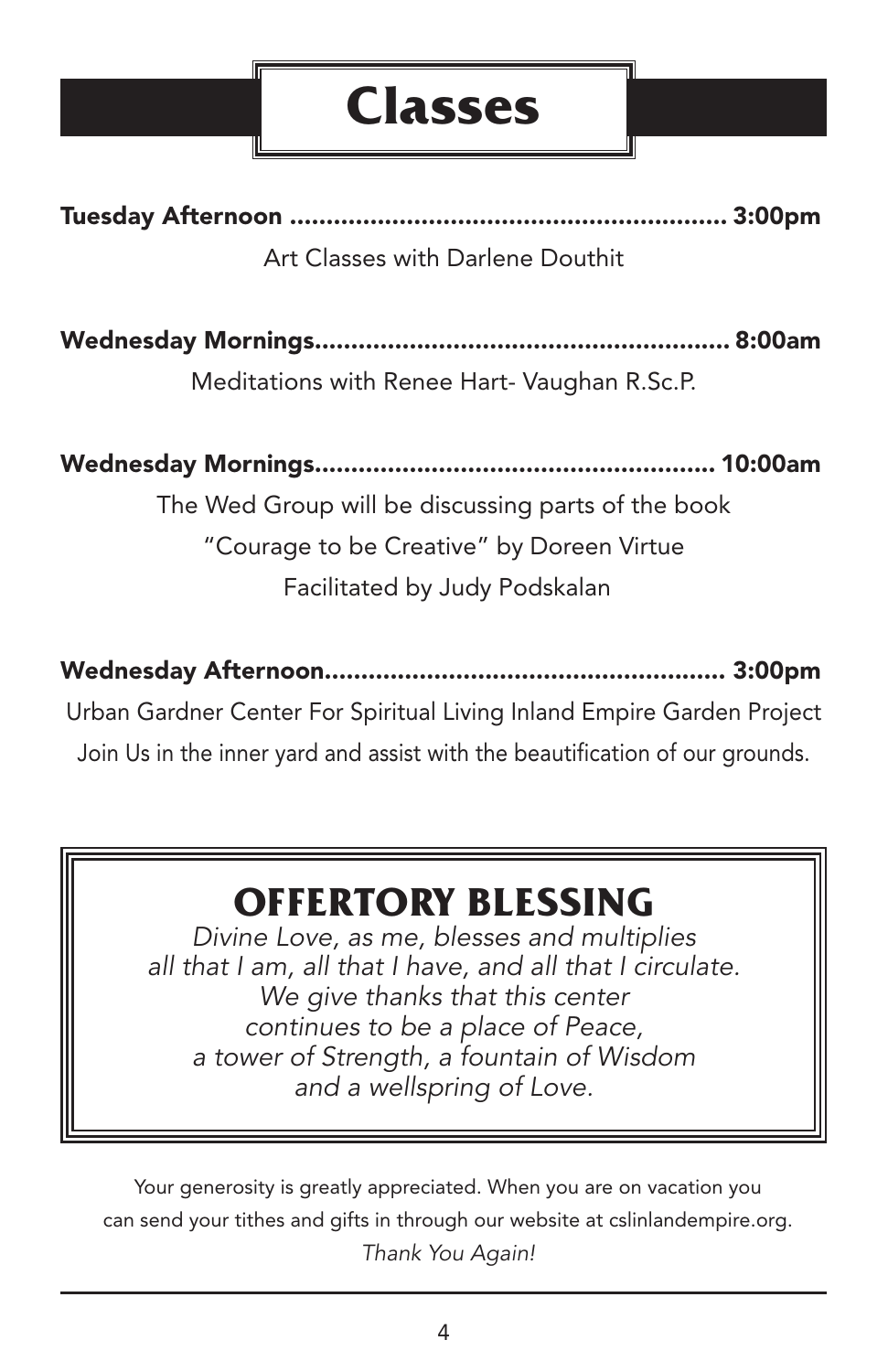# **Calendar**

#### January 14 - Sunday Dan Castle Variety Fun Show @ 12:00 Noon

With comedy, stories, skits, and inspirations in English and American Sign Language. Suggested Love Offering \$5.00. (Dan is a licensed Religious Science Practitioner and gifted artist. The proceeds will go towards his ongoing medical treatment.)



January 20th Join Renee Hart for this special Meditation Playshop and discover something new about yourself. Learn more about Meditation and its benefits. Find out why Google, Apple and other companies are offering Meditation as a benefit to their employees. Learn to reduce your stress unleash your creativity and create your own personal Mandela. Set your intentions in motion for 2018

and have the best year ever. Playshop fee \$25.00 supplies and refreshments.

January 21st - Happy Birthday Ernest Holmes: Join us for Sunday Morning Live @ 10:00 a.m. for a reenactment of a radio show showcasing Ernest Holmes, his friends and colleagues. Join us after service with a special birthday party.

#### January 27th As A Man Thinketh Screening 3:00 p.m.

ABOUT THE MOVIE: "With his professional and personal life in turmoil, Jimmy's life takes an unexpected turn as the transformative teachings of an antique book help him realize how his thoughts are, in fact, shaping his world. Insightful documentary interviews with renowned authors, speakers, and ministers are used throughout the film to highlight the powerful message of the book -- that our thoughts are the creative force in our lives." Donation: \$10.00 (Includes a copy of the book)

Happy Birthday and Heart Felt Blessings

*Martha Schmitt • Annette Searl*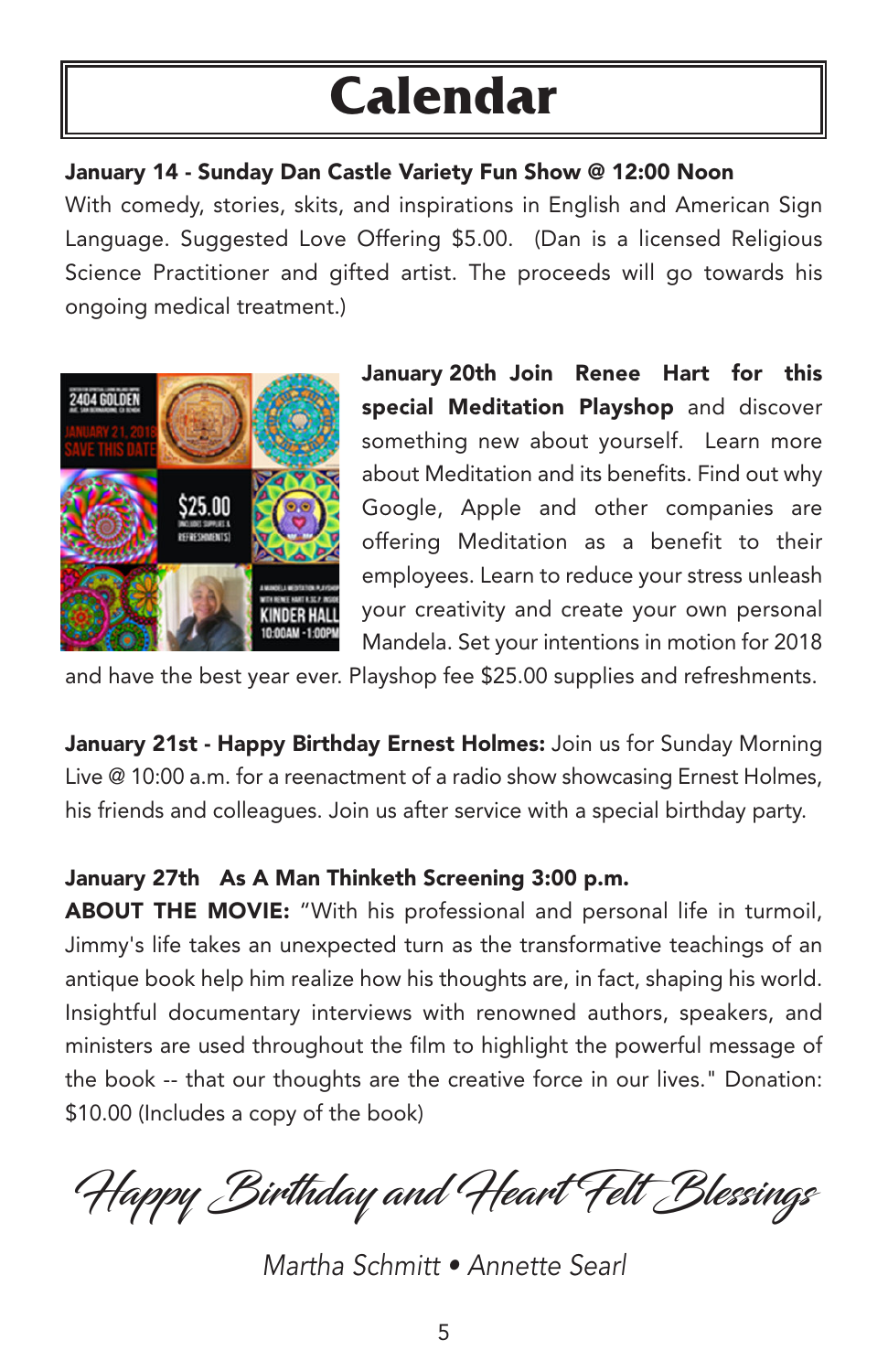# **Wednesday - Facebook Live Spiritual Experience**

Celebrating A Season For Nonviolence 5:45pm -7:00pm

January 31st is our opening of A Season for Nonviolence. A season for Nonviolence is a 64 day celebration of life work of Mahatma Gandhi, Martin Luther King Jr., Thich Nhat Hanh, Cesar Chavez and other people of Peace. Join us in meditation, prayer and chants for Peace in our lives, this Center, the community and in the world. This Peace Vigil is dedicated to the life work of Peace Leaders. Join us and find out how you can be tipping point for Peace, Harmony and Abundance in the world.

Order Your Copy Of The DVD

#### The Key: The Inner Guide To A Higher Vibration

(Proceeds will go towards the Raise The Roof Project)

Complete the enclosed order form and present it with payment in the Above & Beyond Bookstore.

#### OUR MISSION

Teach spiritual principles, spiritual tools and practices. Provide a spiritual home that offers an opportunity for all to participate and share their unique gifts. Partner with other organizations to create solutions and contribute to the health and well-being of our community. Provide facilities and an environment that supports our vision.

#### *Vision Statement:*

*We inspire and empower individuals on their spiritual journey and support our community through education, outreach and unconditional love.*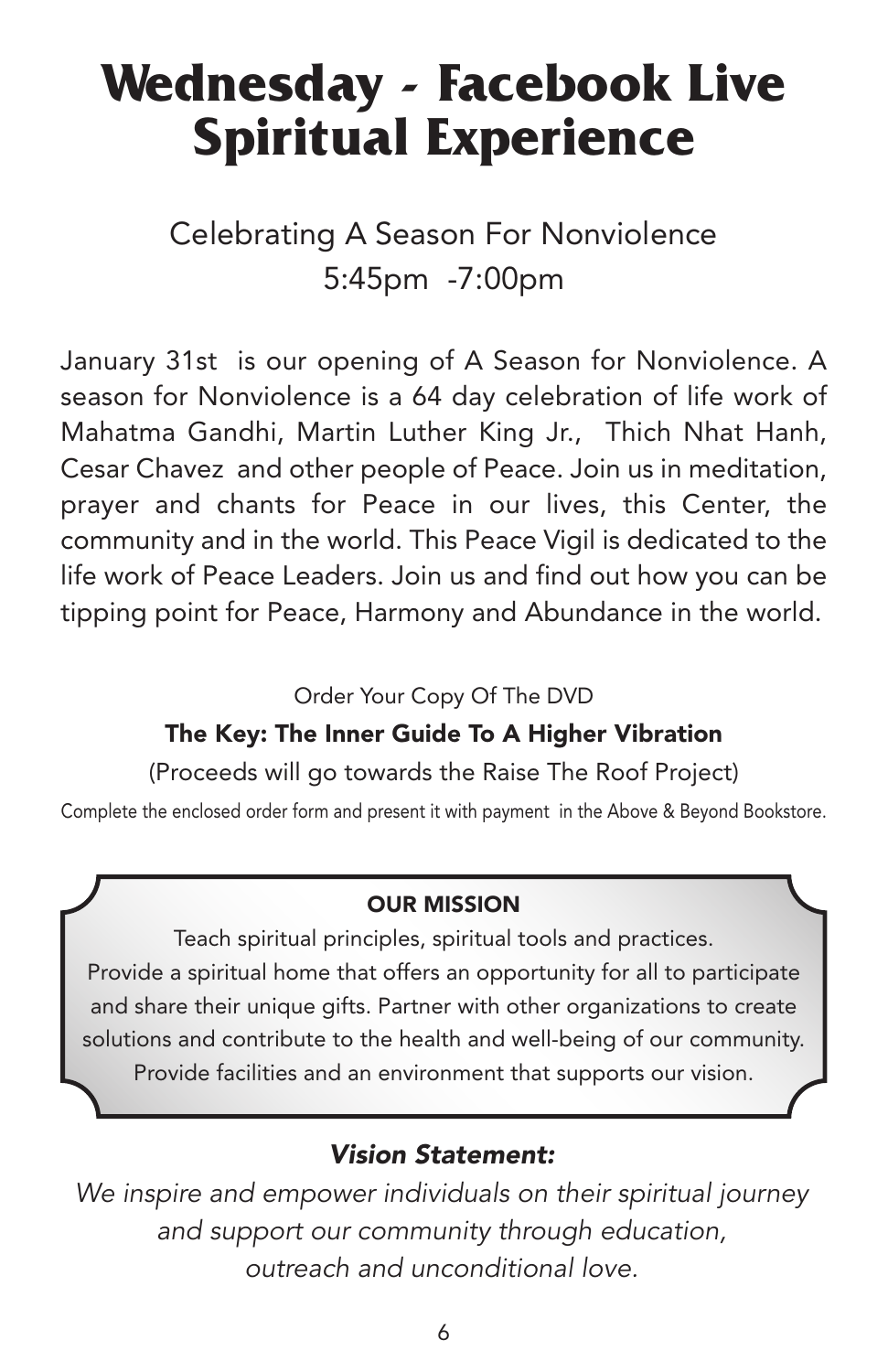## Our Facility is Available For Weddings • Memorials • Christenings • Counseling

## Board of Trustees

Above and Beyond Bookstore At the entrance of the sanctuary

#### Center for Spiritual Living Inland Empire

2404 N. Golden Avenue, San Bernardino, CA 92404 (909) 883-7171

www.cslinlandempire.org

www.facebook.com/spirit.lght *Online Donations via Paypal available as one time or reoccuring donations* www.cslinlandempire.org